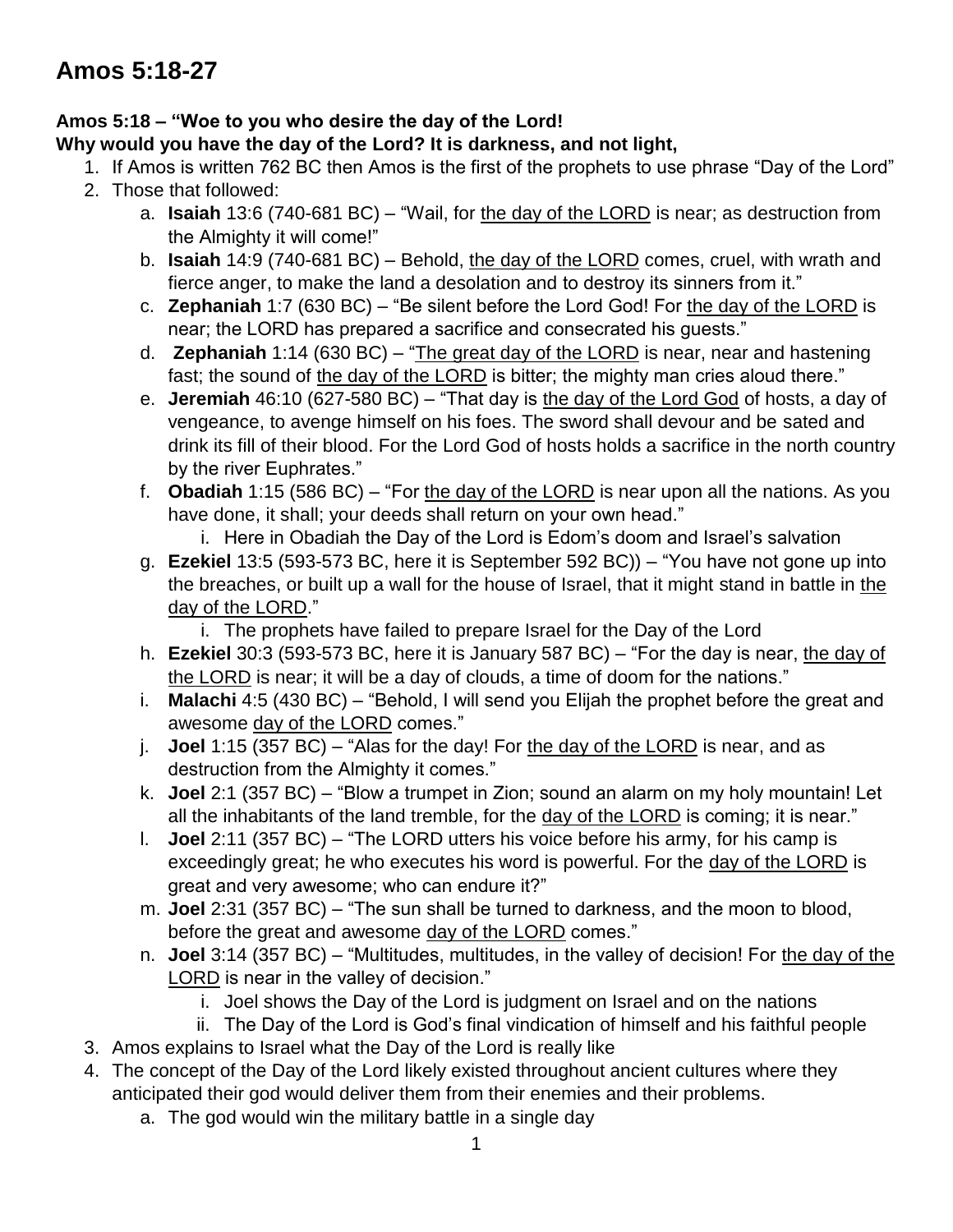- b. This was common in ancient Near Eastern eschatology with cosmic catastrophes. In the Bible also this day includes cosmic upheavals.
- c. It would be assumed that Israel's God, Yahweh, would do the same for his people. This could be what took place in:
	- i. Isaiah 22:1-14 in 701 BC vs Sennacherib
	- ii. Jeremiah 46:2-12 in 605 when Babylon defeated Egypt at Carchemish
	- iii. Fall of Jerusalem in 586 BC
- d. Amos shows here that Yahweh's people and Yahweh's enemies are the same in these verses.
- e. This, of course, was shocking news to Israel
- f. "Day" is more likely to be understood as a period of time or a time period.
- 5. Amos had already shared (and, would continue to share) some teaching that was a reversal of Israel's contemporary theology:
	- a. Amos 3:2 "You only have I known of all the families of the earth; therefore I will punish you for all your iniquities."
	- b. Amos 5:14 "Seek good, and not evil, that you may live; and so the Lord, the God of hosts, will be with you, as you have said.
	- c. Amos 6:1-8 "Woe to those who are at ease in Zion, and to those who feel secure on the mountain of Samaria, the notable men of the first of the nations, to whom the house of Israel comes!... The Lord God has sworn by himself, declares the Lord, the God of hosts: "I abhor the pride of Jacob and hate his strongholds, I will deliver up the city and all that is in it."
	- d. Amos 9:7 "Are you not like the Cushites to me, O people of Israel?" declares the Lord. "Did I not bring up Israel from the land of Egypt, and the Philistines from Caphtor and the Syrians from Kir?"

### **Amos 5:19** – "**As if a man fled from a lion, and a bear met him, or went into the house and leaned his hand against the wall, and a serpent bit him**."

- 1. Two metaphors reveal Israel's misjudgment or misunderstanding of the Day of the Lord.
	- a. Flee a lion only to meet a bear…Fleeing the lion was to be deliverance, but it was not.
	- b. Enter your house for security only to be bit by a serpent…The place entered for security was actually the most dangerous.
- 2. Israel thought the Day of the Lord would be their deliverance and place of security, but instead it would be their captivity and harm.
- 3. Their leaders probably preached peace and safety on the Day of the Lord, along with blessing and prosperity today from the Lord. But, this was a false message based on a false concept.
- Amos 5:20 "Is not the day of the Lord darkness, and not light, and gloom with no brightness in it?
	- 1. Redefining the Day of the Lord or correcting the theological concept of the Day of the Lord by Amos:
		- a. Day of the Lord is darkness, not light
		- b. Day of the Lord is hopeless with no promise or rescue.
		- c. The Hebrew words for "darkness" and "gloom" are metaphors for devastation. The Day of the Lord will be devastation, not deliverance.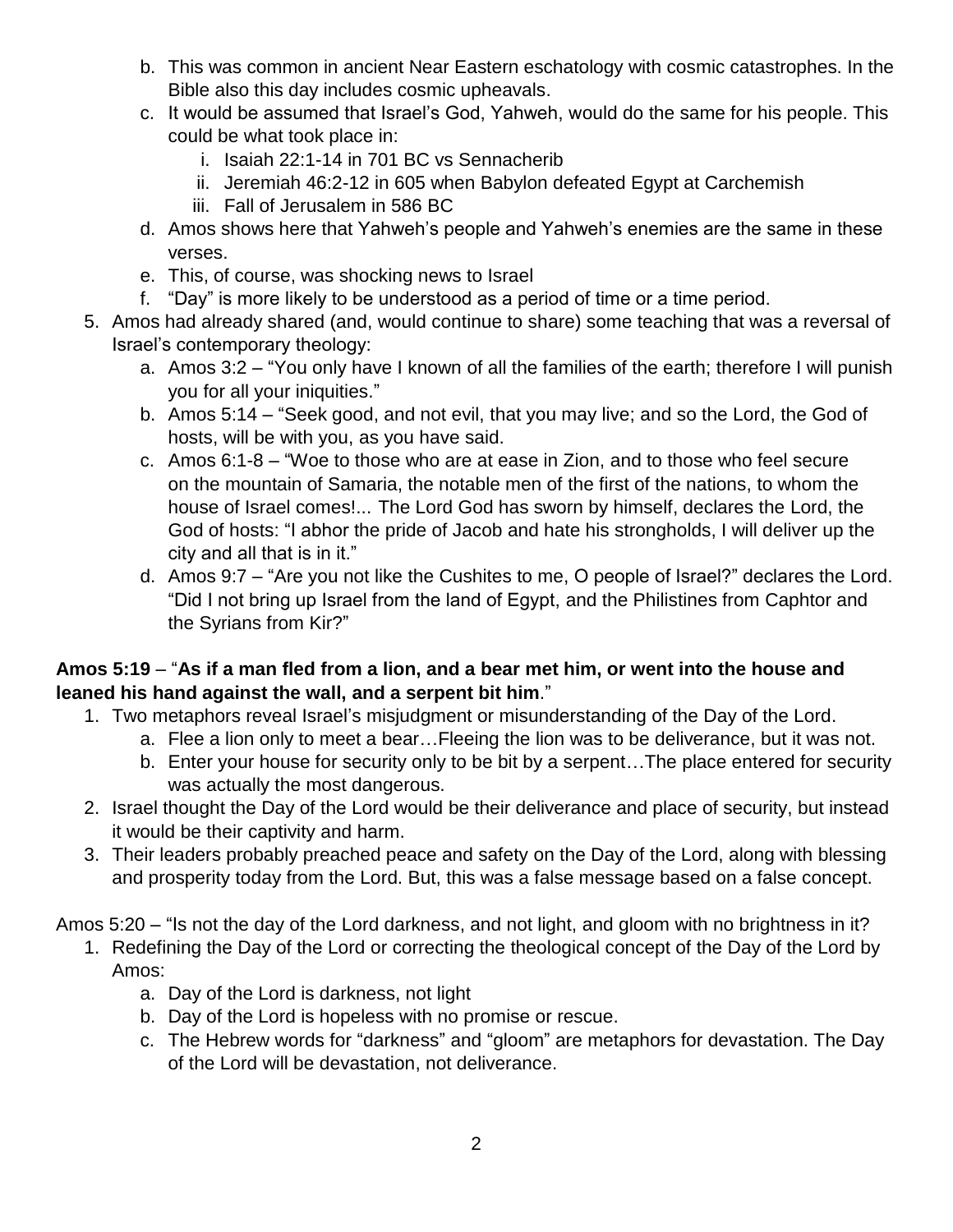**Amos 5:21** – "**I hate, I despise your feasts, and I take no delight in your solemn assemblies**."

- 1. 5:21-24 Rejection of the religious system of Northern Israel
	- a. The Lord despises. He will not:
		- i. Delight
		- ii. Accept
		- iii. Look
		- iv. Listen

**Amos 5:22** – "**Even though you offer me your burnt offerings and grain offerings, I will not accept them; and the peace offerings of your fattened animals, I will not look upon them**.

1. God will not LOOK

#### **Amos 5:23** – "**Take away from me the noise of your songs; To the melody of your harps I will not listen**.

- 1. God will not LISTEN
- 2. Music was part of the OT worship:
	- a. Psalm 150
	- b. 1 Chronicles 15:16-24 "David told the leaders of the Levites to appoint their fellow Levites as musicians to make a joyful sound with musical instruments: lyres, harps and cymbals…"
	- c. 2 Chronicles 5:13 the cloud filled the temple when the instruments played and the singers raised their voices

# **Amos 5:24** – "**But let justice roll down like waters, and righteousness like an ever-flowing stream**.

- 1. Israel's worship did not undo their immoral and unethical character
- 2. Yahweh was not like the Pagan gods who were satisfied with committed worshippers who engaged in worship and ritual with regularity and enthusiasm.

# **Amos 5:25** – "**Did you bring to me sacrifices and offerings during the forty years in the wilderness, O house of Israel?**"

- 1. The sacrifices and offerings were initiated in the wilderness, but the rituals were recorded and prepared for a future day when Israel was settled in the land.
	- a. Exodus 34:23-24 "Three times a year all your men are to appear before the Sovereign Lord, the God of Israel. I will drive out nations before you and enlarge your territory, and no one will covet your land when you go up three times each year to appear before the Lord your God."
	- b. Numbers 15:2 "Speak to the Israelites and say to them: 'After you enter the land I am giving you as a home…"
	- c. Numbers 18:24 "Instead, I give to the Levites as their inheritance the tithes that the Israelites present as an offering to the Lord. That is why I said concerning them: 'They will have no inheritance among the Israelites."
- 2. The forty years in the wilderness was not a time of ritual, but instead a time of learning obedience and following the Lord.